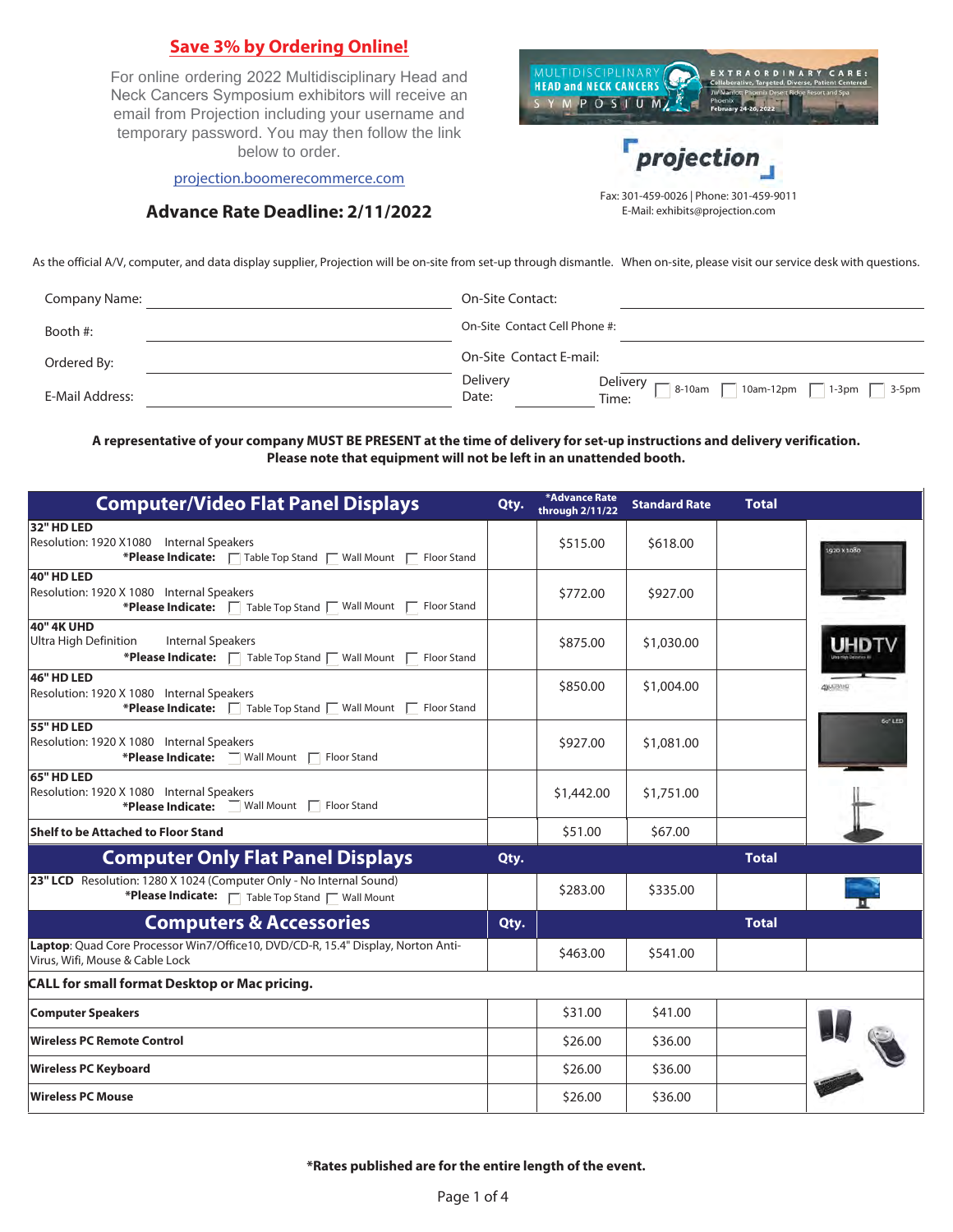| <b>Audio Equipment</b>                                                                                                                                                        | Qty. | *Advance Rate<br>through 2/11/22 | <b>Standard Rate</b> | <b>Total</b> |               |
|-------------------------------------------------------------------------------------------------------------------------------------------------------------------------------|------|----------------------------------|----------------------|--------------|---------------|
| Wireless UHF Mic Kit<br>*Please Select Type Needed:   Lavaliere<br>$\Box$ Handheld                                                                                            |      | \$257.00                         | \$335.00             |              | $\frac{1}{2}$ |
| <b>Small Exhibit Booth Sound System</b><br>Includes: 1 Speaker / Mixer / 1 Wired Handheld Microphone<br>*Please Select Speaker Position:   Ground   Floor Stand   Wall Mount  |      | \$257.00                         | \$335.00             |              |               |
| <b>Large Exhibit Booth Sound System</b><br>Includes: 2 Speakers / Mixer / 1 Wired Handheld Microphone<br>*Please Select Speaker Position:   Ground   Floor Stand   Wall Mount |      | \$360.00                         | \$438.00             |              |               |

**\*Rates published are for the entire length of the event.** 

# **Value Add Specialty Items**

Please call 301-459-9011 for Equipment and Labor quotes.



Stand out from the other booths on the show floor by presenting your message on a video wall.

#### Key Features:

- \* Configure to fit your budget and booth
- \* Higher resolutions and superior brightness

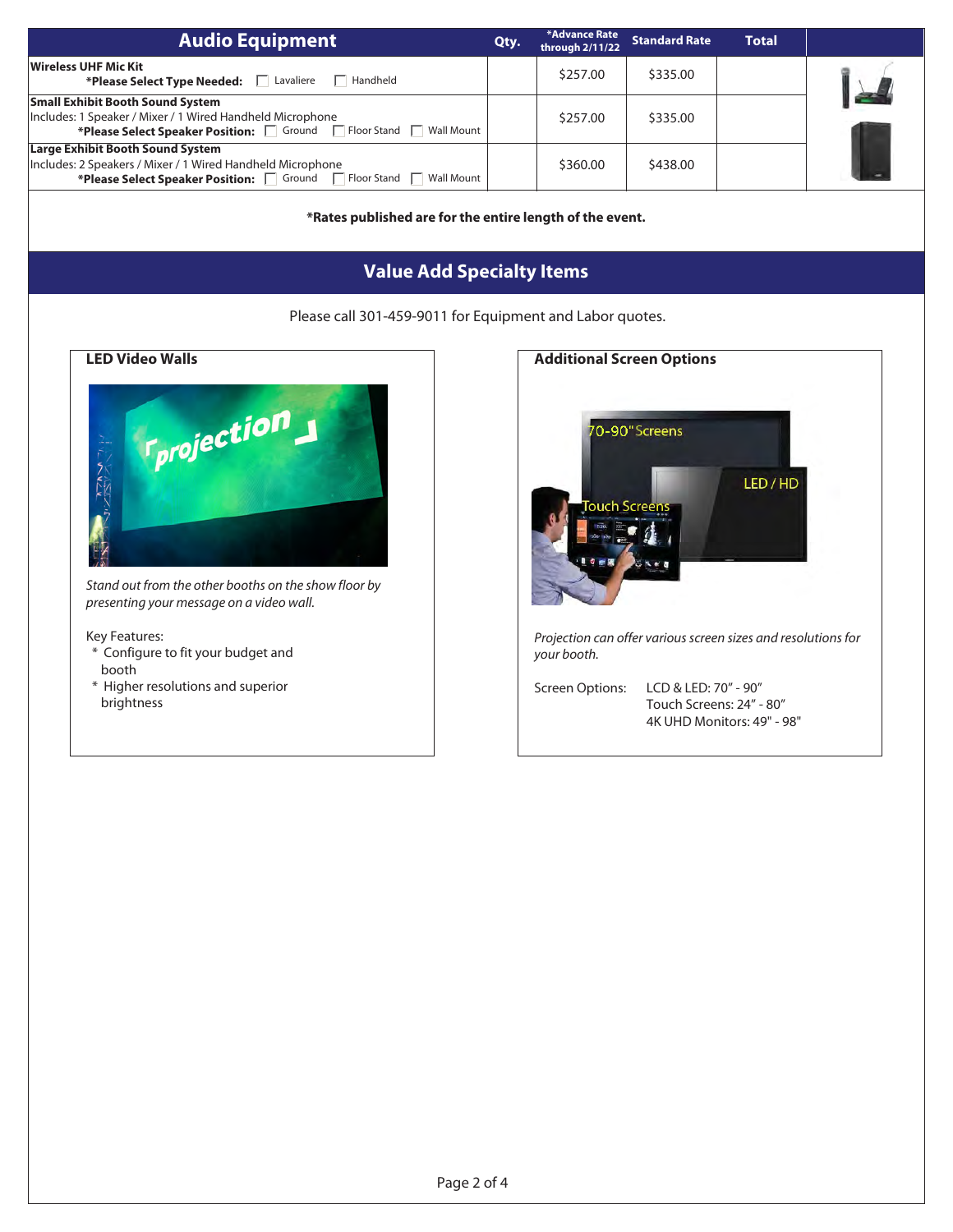| <b>Totals:</b>                                                                                                                                                      |                                                                                                                                                |                |  |
|---------------------------------------------------------------------------------------------------------------------------------------------------------------------|------------------------------------------------------------------------------------------------------------------------------------------------|----------------|--|
| 1) EQUIPMENT TOTAL:                                                                                                                                                 | 1)                                                                                                                                             |                |  |
| 2) SHIPPING & HANDLING - 15% of line 1:                                                                                                                             | 2)                                                                                                                                             |                |  |
| 3) EQUIPMENT SET-UP & DISMANTLE - 15% of line 1, or \$120.00, whichever is greater:                                                                                 |                                                                                                                                                |                |  |
| 4) OPTIONAL DAMAGE WAIVER - 3% of line 1:<br>(Covers damage to equipment while on show site. Lost or stolen equipment is not covered)                               | 4)                                                                                                                                             |                |  |
| 5) ORDER SUB TOTAL:                                                                                                                                                 | 5)                                                                                                                                             |                |  |
| 6) SALES TAX - 8.6% of line 1 (equipment only):                                                                                                                     | 6)                                                                                                                                             |                |  |
| 7) TOTAL DUE:                                                                                                                                                       | 7)                                                                                                                                             |                |  |
| <b>Payment Information</b>                                                                                                                                          |                                                                                                                                                |                |  |
| <b>Company Name:</b>                                                                                                                                                | <b>Billing Address:</b>                                                                                                                        |                |  |
| Purchaser Name:                                                                                                                                                     |                                                                                                                                                |                |  |
| Method of Payment:<br>$\bigcirc$ Visa<br><b>MasterCard</b><br>$\bigcap$<br>$\bigcirc$ Check (US Only) $\bigcirc$<br><b>American Express</b><br><b>Wire Transfer</b> | City, State, Zip:                                                                                                                              |                |  |
| Card Number:                                                                                                                                                        | <b>Expiration Date</b>                                                                                                                         | Security Code: |  |
| Please include any special notes or instructions<br>pertaining to your exhibit order here:                                                                          |                                                                                                                                                |                |  |
| <b>Remit to:</b>                                                                                                                                                    |                                                                                                                                                |                |  |
| $r_{\textit{projection}}$                                                                                                                                           | Projection<br>5803 Rolling Road, Suite 200<br>Springfield, VA 22152<br>Fax All Orders To: 301-459-0026<br>Email To:<br>exhibits@projection.com |                |  |
| Projection                                                                                                                                                          |                                                                                                                                                |                |  |
| For additional equipment needs and pricing please call (301) 459-9011                                                                                               |                                                                                                                                                |                |  |
| **Please read and sign the Rental Agreement<br>terms on the bottom of page 4.**                                                                                     |                                                                                                                                                |                |  |
| Page 3 of 4                                                                                                                                                         |                                                                                                                                                |                |  |